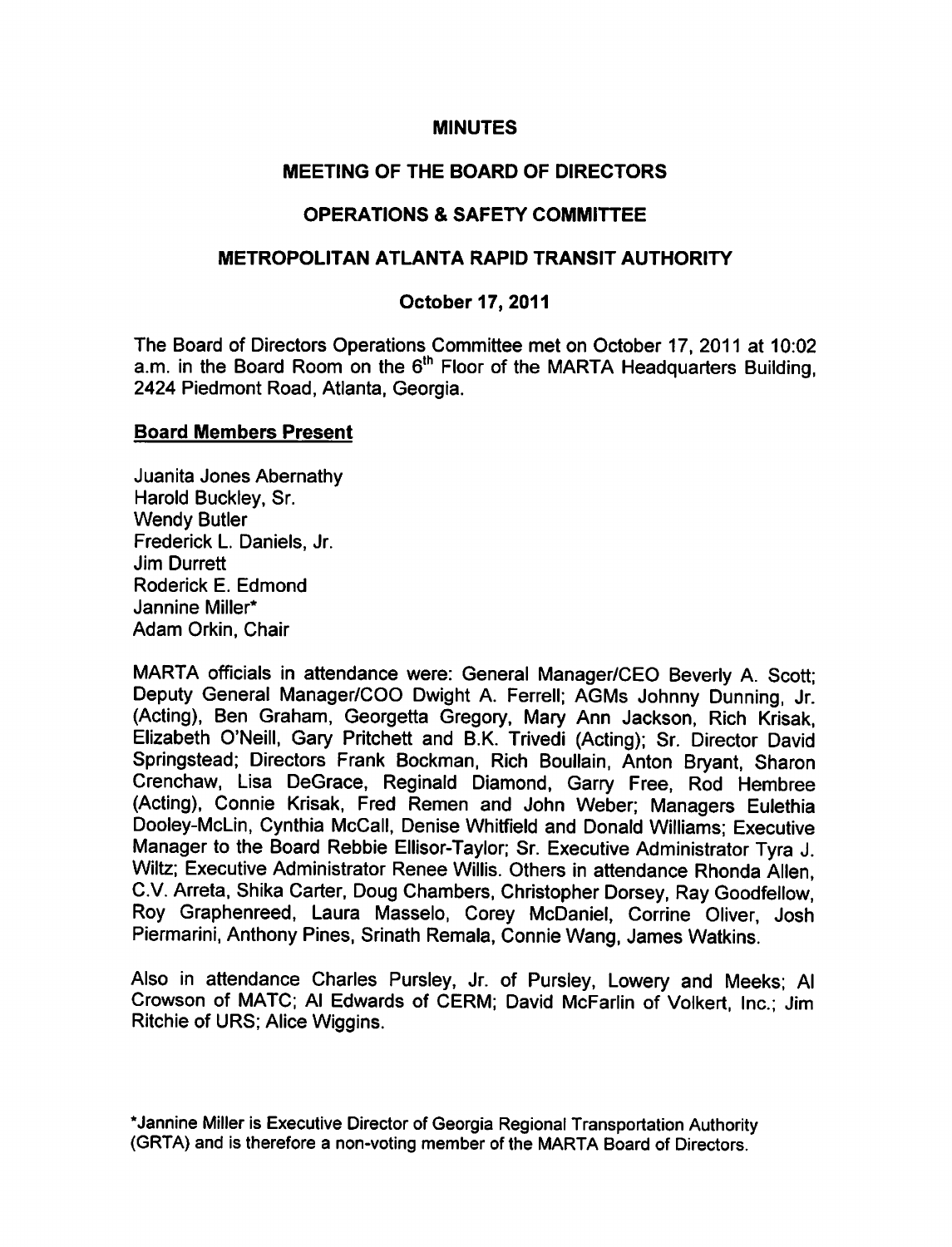# Approval of the September 19, 2011 Operations & Safety Committee Meeting Minutes

On motion by Mr. Durrett seconded by Mr. Buckley, the minutes were unanimously approved by a vote of 4 to 0, with 4 members present.

### Resolution Authorizing Award of a Contract for the Procurement of Bus and Rail Fasteners. Contract Proposal B23961

Mr. Bryant presented this resolution for Board of Directors' approval authorizing the General Manager/CEO or her delegate to enter into a contract with W.W. Grainger, Inc. under the Western States Contracting Alliance (WSCA) Schedule Number 1862 for the procurement of bus and rail fasteners.

On motion by Mr. Durrett seconded by Mrs. Butler, the resolution was unanimously approved by a vote of 4 to 0, with 4 members present.

## Resolution Authorizing Award of a Contract for Furnishing and Installing the AC Track Circuit Upgrade and Train Alert Lights. Phase II. CP B12225

Mr. Free presented this resolution for Board of Directors' approval authorizing the General Manager/CEO or her delegate to award a contract to Cleveland Electric Company for furnishing and installing the AC Track Circuit Upgrade and Train Alert Lights, Phase II.

On motion by Mr. Durrett seconded by Mrs. Butler, the resolution was unanimously approved by a vote of 4 to 0, with 4 members present.

# Resolution Authorizing the Award a Contract for the Lighting Control Upgrades. CP B20973

Mr. Free presented this resolution for Board of Directors' approval authorizing the General Manager/CEO or her delegate to award a contract for Lighting Control Upgrades to T. A. Services Group, LLC.

On motion by Mrs. Butler seconded by Mr. Durrett, the resolution was unanimously approved by a vote of  $5$  to  $0$ , with  $5$  members present.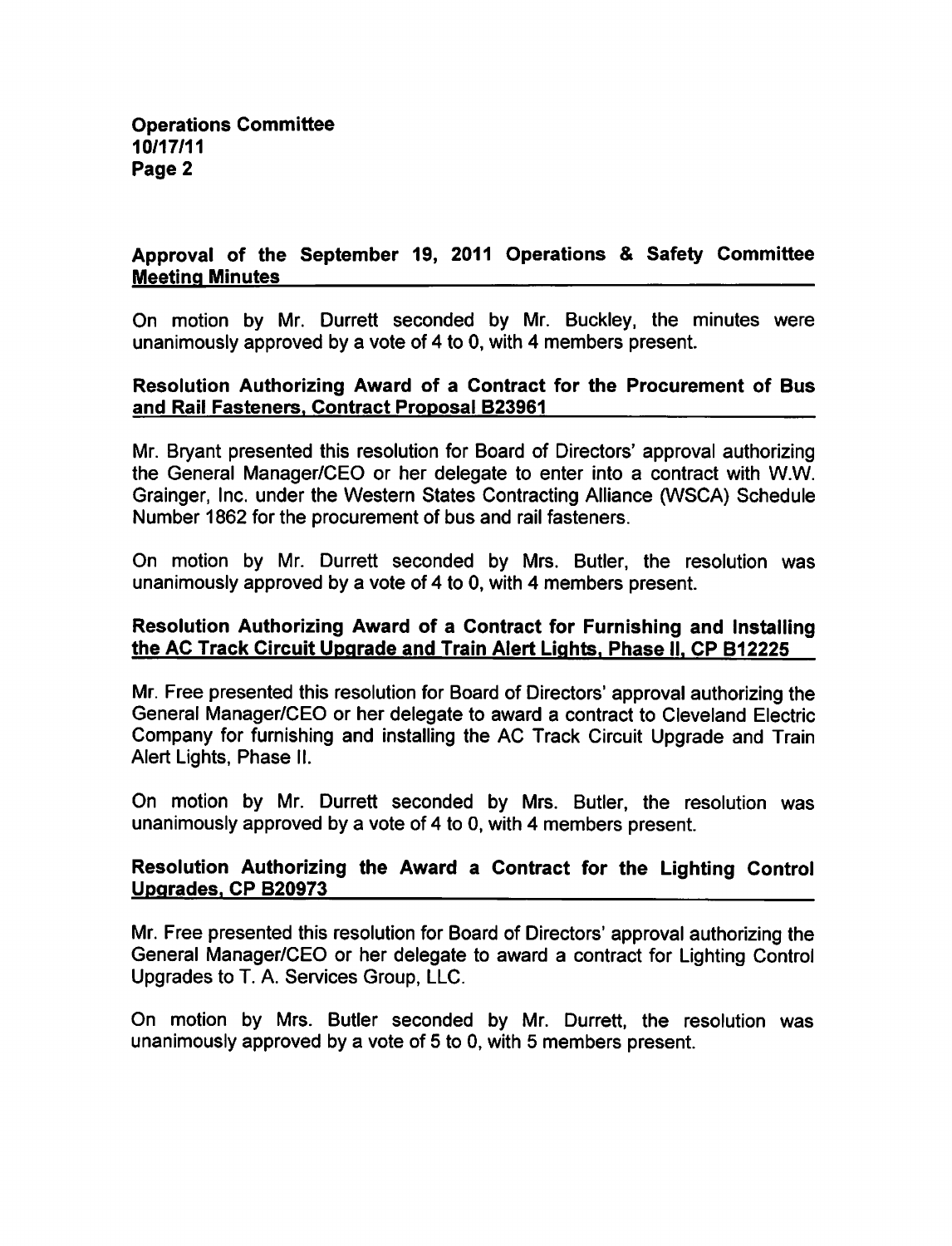Mrs. Butler asked if the lighting control upgrades will result in energy and/or cost savings for the Authority.

Mr. Free responded yes.

Mr. Durrett said he was pleased to see the bid come in under the engineer's estimate.

Resolution Authorizing the Award a Contract for the Procurement of Buckhead Station, Addition of North Entrance and Pedestrian Bridges (ADA Compliant). CP B15611

Mr. Boullain presented this resolution for Board of Directors' approval authorizing the General Manager/CEO or her delegate to award a contract for Buckhead Station addition of North Entrance and Pedestrian Bridges (ADA Compliant) to Archer Western Construction, LLC.

On motion by Mr. Durrett seconded by Mr. Buckley, the resolution was unanimously approved by a vote of 5 to 0, with 5 members present.

Mrs. Butler asked about estimated time for completion.

Mr. Boullain said twenty months.

Mrs. Butler when the project will start.

Mr. Boullain responded staff hopes to break ground at the beginning of 2012.

Mr. Orkin asked who brought this project to MARTA.

Mr. Boullain said this project has been in the works since 1989. It is linked to the construction of Georgia Highway 400, which by the 1989 City of Atlanta Ordinance required GDOT and MARTA to provide for the construction of a bridge spanning Georgia 400 at the north end of the planned Buckhead MARTA rail station.

## Resolution Authorizing Negotiations with Selected Structural Inspection Engineering Consultant. A/E 22541

Mr. Springstead presented this resolution for Board of Directors' approval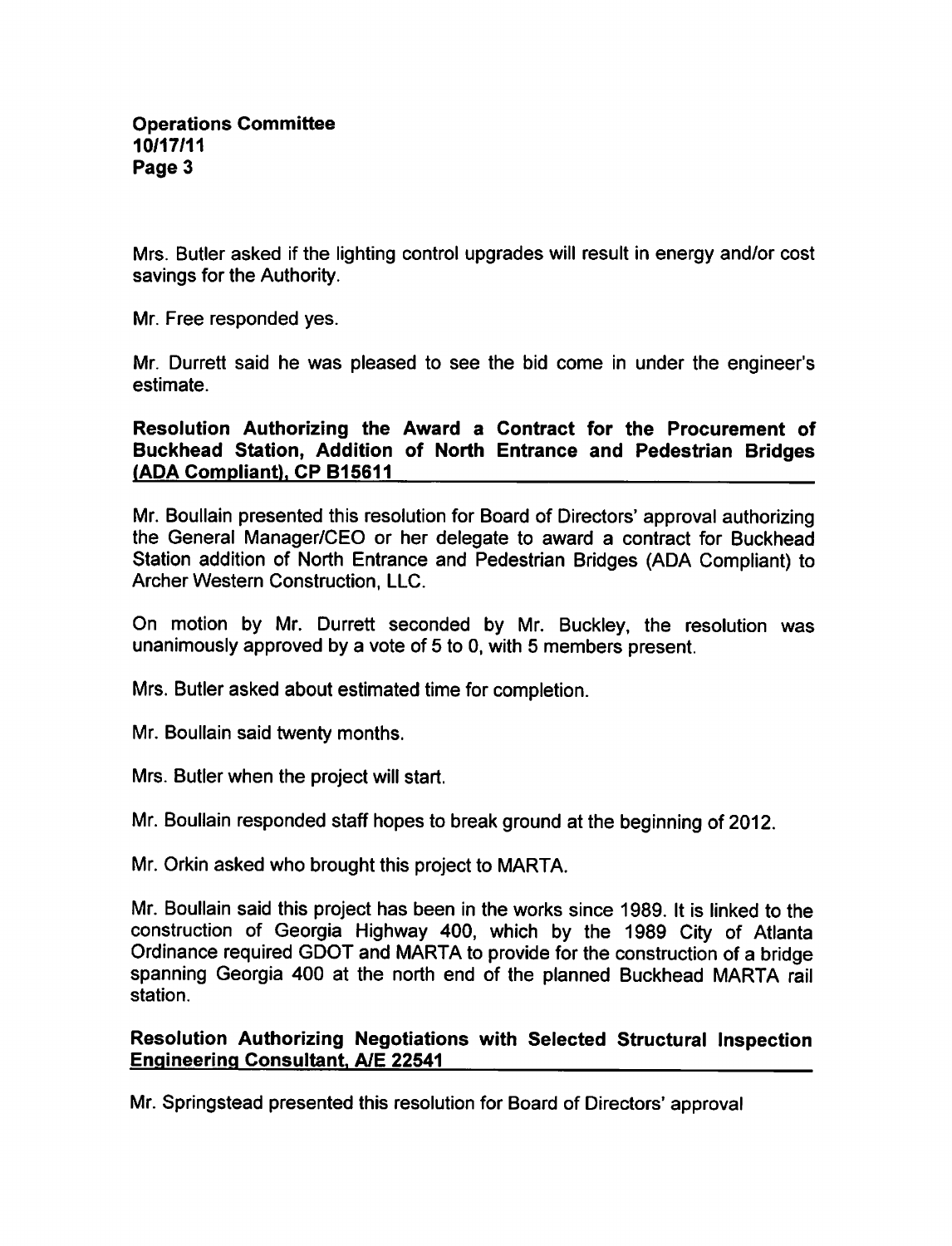Authorizing MARTA Staff to enter into negotiations with the most qualified firm, Volkert, Inc., to provide Structural Inspection Engineering Consulting Services.

On motion by Mr. Durrett seconded by Mr. Buckley, the resolution was unanimously approved by a vote of  $6$  to 0, with  $6$  members present.

Dr. Edmond asked about MARTA's standard for negotiations.

Mr. Pritchett said in conjunction with the department of Internal Audit, Contracts & Procurement determines the Market Rate and completes a comparison against the current State of Georgia rates as well as what MARTA has paid in the past.

## Resolution Authorizing Negotiations with Selected Noise, Vibration and Acoustical Services Consultants. A/E 22527

Mr. Springstead presented this resolution for Board of Directors' approval authorizing MARTA Staff to enter into negotiations with the two most qualified firms, Wilson Ihrig & Associates and Harris Miller Miller & Hanson Inc., to provide Noise, Vibration and Acoustical Services.

On motion by Mr. Buckley seconded by Mr. Durrett, the resolution was unanimously approved by a vote of 6 to 0, with  $7*$  members present.

Mr. Daniels asked if the project is compatible with MARTA's ongoing rail upgrade.

Mr. Springstead responded yes, it is an integrated approach.

Mr. Daniels asked about the DBE goal.

Mr. Springstead said a DBE goal was not established for this contract: however, both firms that submitted responses identified potential DBE participation opportunities.

Mr. Daniels asked if the firms will look for local proponents.

Mr. Springstead responded yes.

Dr. Edmond asked why only two firms responded.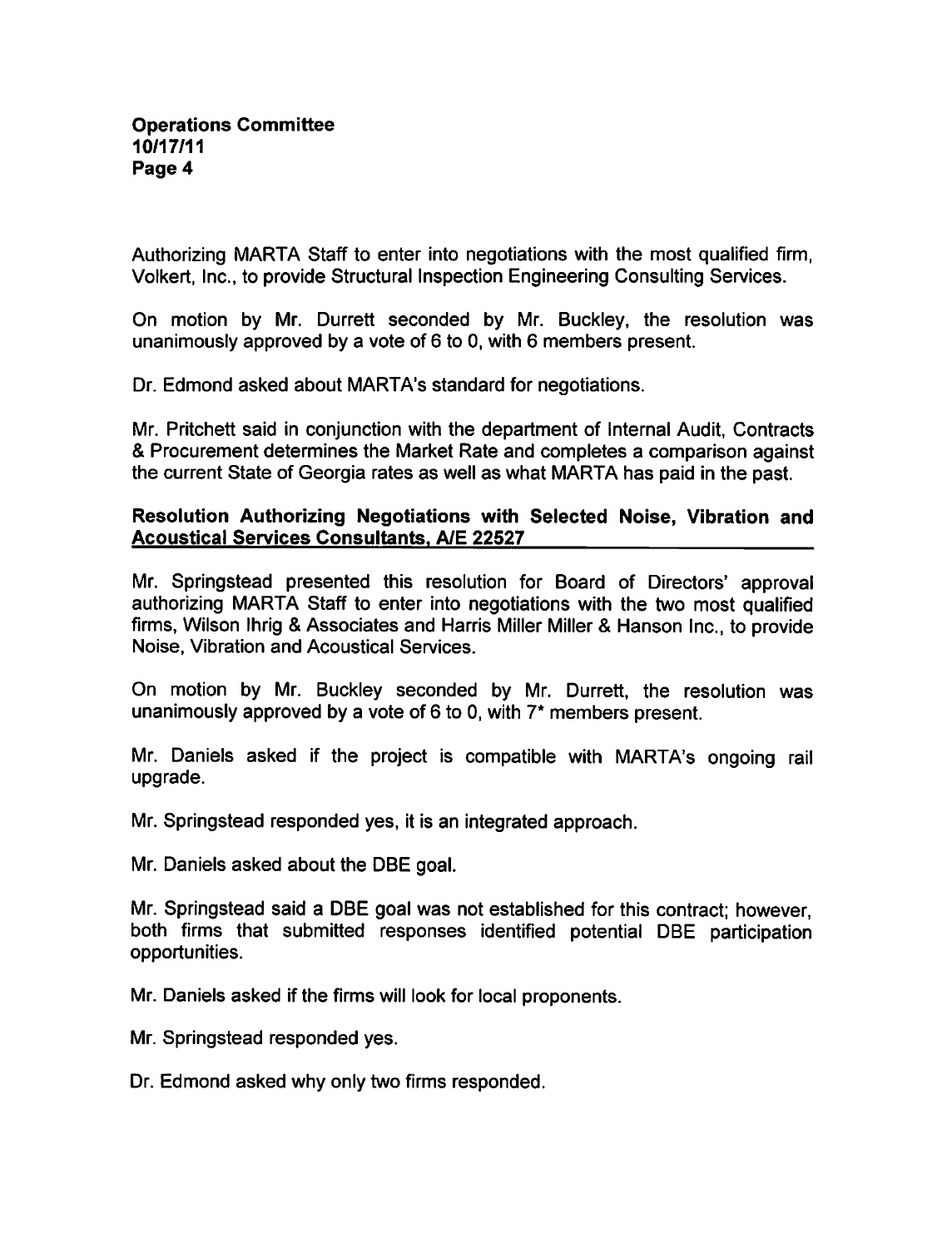Mr. Springstead said Noise, Vibration and Acoustical Services is a niche market; unfortunately there are few experts and not many firms that provide the services.

Dr. Edmond asked how MARTA advertised.

Mr. Pritchett said MARTA gave a 30-day notice. In the future, MARTA will provide annual publications of its procurement plans.

Mrs. Butler asked if vendor opportunities are posted on the MARTA website.

Mr. Pritchett responded yes; additionally the Authority's registered firms receive emails about upcoming opportunities.

## Resolution Authorizing Award of a Contract for the Extension of General Planning Consultant Services Contract, RFP P5413, AECOM/Jacobs (Joint Venture)

Mr. Williams presented this resolution for Board of Directors' approval authorizing the General Manager/CEO or her delegate to extend the period of performance through June 30, 2013 and increase the contract by \$1,600,000 for a total value of \$26,600,000 for General Planning Consulting Services Contract, RFP P5413 with AECOM/Jacobs Joint Venture.

On motion by Mr. Durrett seconded by Mr. Buckley, the resolution was unanimously approved by a vote of  $7$  to 0, with  $8*$  members present.

Mr. Durrett asked if MARTA would be doing a new contract.

Mr. Ferrell said staff is asking to extend the current contract until June 2013. In the meantime, staff will work on an RFP.

Mrs. Miller said this will extend the contract pass the referendum.

Dr. Scott responded it will be a full year after elections. A new world will be crafted through the TIA; MARTA did not want to go out prematurely.

Ms. Miller said this is a good plan.

Mr. Daniels asked how MARTA is allocating to ensure that more money will not be needed.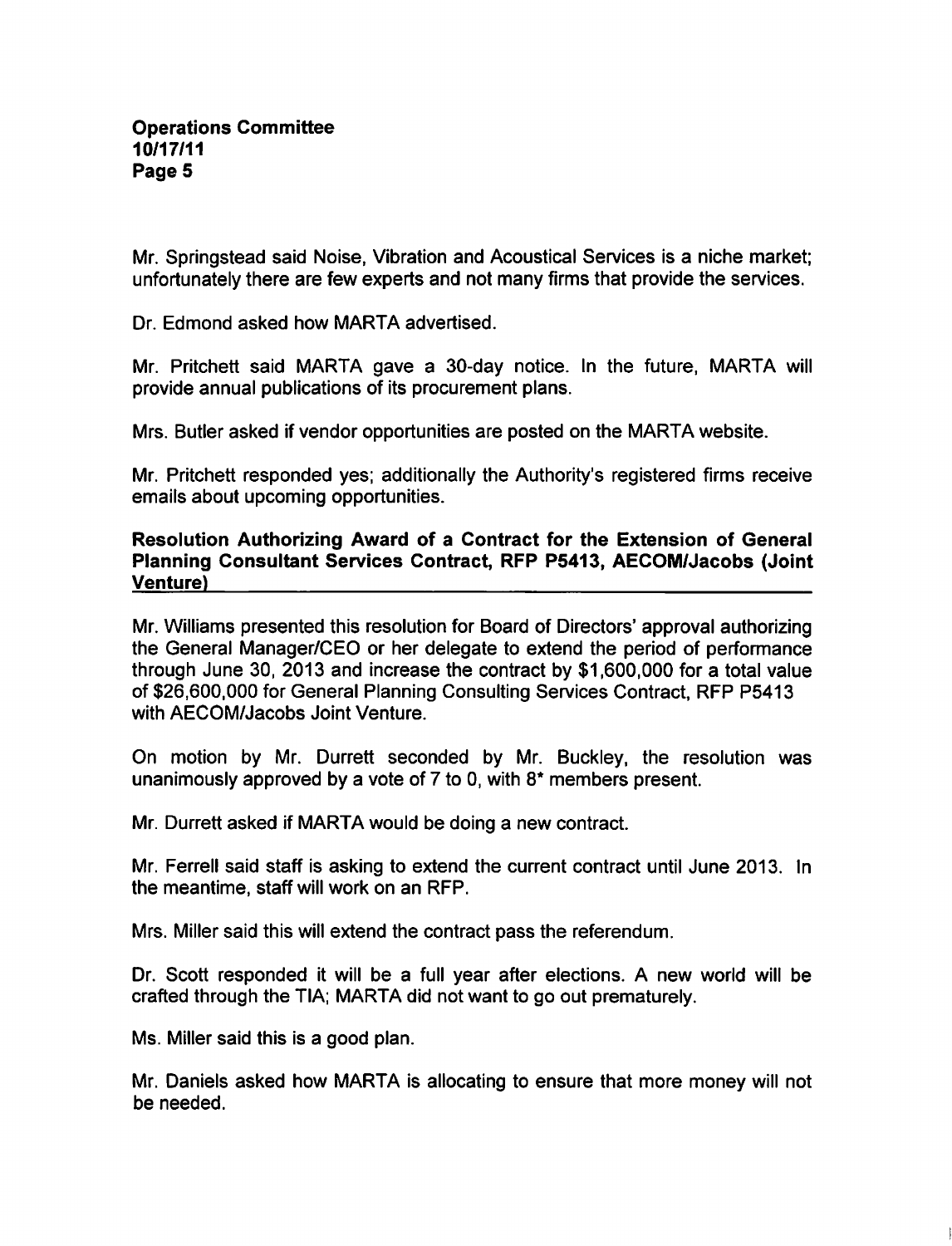Mr. Williams responded that MARTA has taken a close look at the scope of work in terms of current projects and what is forthcoming and added adequate dollars.

## Resolution Authorizing the Award of a Contract under the State of Georgia Contract for the Procurement of Dense Wave Division Multiplexing Upgrade. CP B24448

Mr. Graham presented this resolution for Board of Directors' approval authorizing the General Manager/CEO or her delegate to enter into a contract with Presidio Networked Solutions, Inc., under State of Georgia Contract number SWC 000546-043, for Dense Wave Division Multiplexing Upgrade.

On motion by Mr. Durrett seconded by Mr. Buckley, the resolution was unanimously approved by a vote of  $7$  to  $0$ ,  $8*$  members present.

Mr. Orkin asked who owns the right-of-way.

Mr. Graham said MARTA; however, other companies are able to rent from the Authority.

Mr. Daniels asked how much revenue does MARTA receive from renting their right-of-way.

Mr. Graham said approximately \$.5M to \$1M per year; technology changes so rapidly it is hard to say.

## Resolution Authorizing Amendment to the Network and Server Equipment Replacement Contract. CP B23833

Mrs. Dooley-McLin presented this resolution for Board of Directors' approval authorizing the General Manager/CEO or her delegate to amend the award of contracts for Network and Server Equipment Replacement, under the General Services Administration (GSA) and State of Georgia contracts, up to the amount of \$3,000,000.

On motion by Mr. Durrett seconded by Mr. Buckley, the resolution was unanimously approved by a vote of  $7$  to 0,  $8^*$  members present.